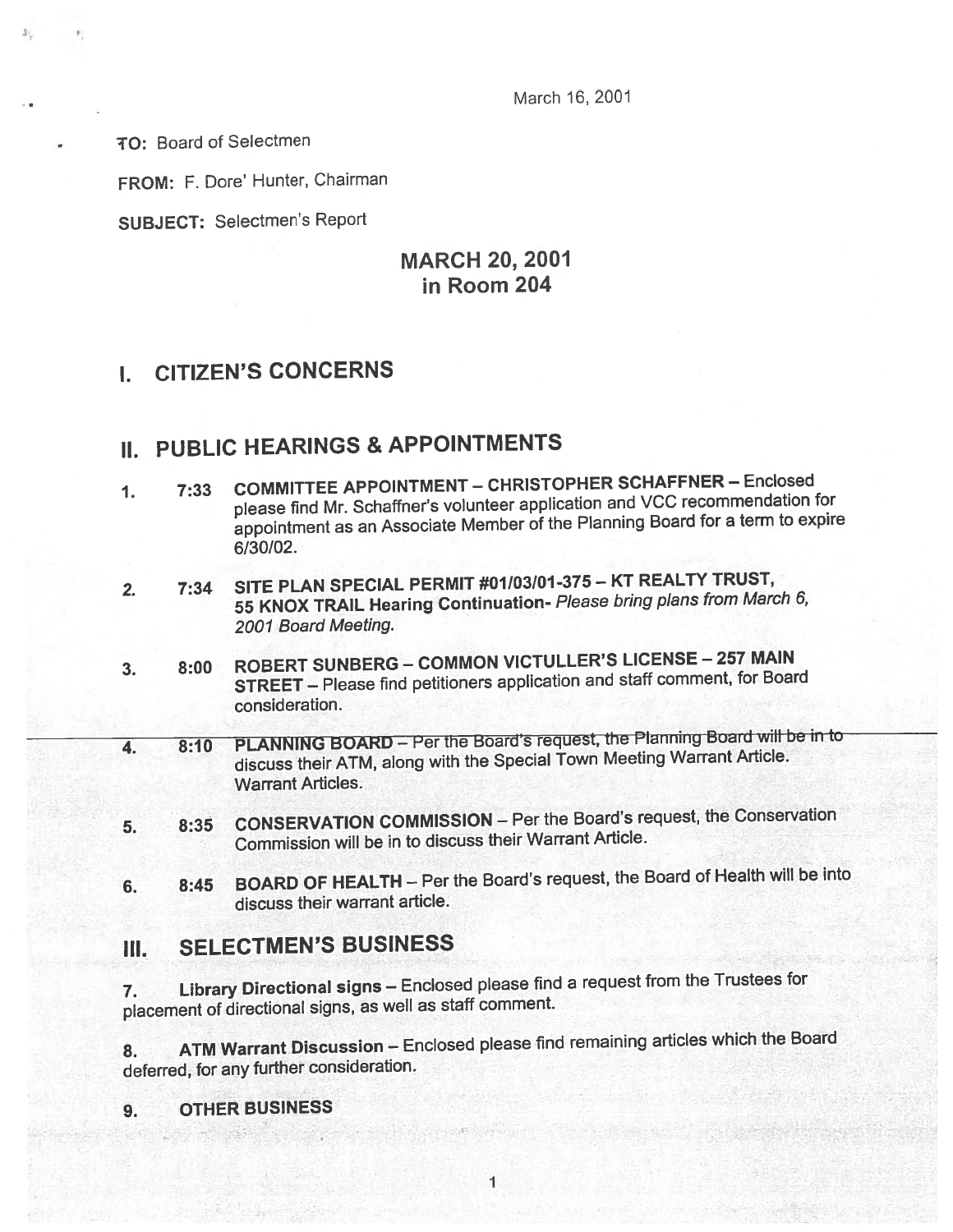## IV 'CONSENT AGENDA

## V. TOWN MANAGER'S REPORT

## VI EXECUTIVE SESSION

### ADDITIONAL INFORMATION

Enclosed <sup>p</sup>lease find additional correspondence that is strictly informational and requires no Board action.

#### FUTURE AGENDAS

To facilitate scheduling for interested parties, the following items are scheduled for discussion on future agendas. This IS NOT <sup>a</sup> complete Agenda.

### April 2, <sup>2001</sup> Annual Town Meeting pre-meetings

- GOALS 2000.2001
- 1. To obtain facilities <sup>p</sup>lan and bring to Fall Town Meeting. (Dote)
- 2. Determine future of Vallencourt House <sup>17</sup> Woodbury Lane. (Herman)
- 3. Revisit the <sup>2020</sup> process and review make-up and consider expan<sup>d</sup> or reduce the membership. (Peter)
- 4. Provide looking at salary levels in the organization, include liaison with Personnel Board (Trey /Peter)
- 5. Review Board of Health duties to expan<sup>d</sup> its role so it becomes <sup>a</sup> more visible department. (Pam)
- 6. Formulate charge and suggested membership list for <sup>a</sup> "Long Range Planning Committee" (Ashton):

#### FY 2000 GOALS carried forward

- 7. Develop <sup>a</sup> comprehensive Beaver Nuisance policy (Pam)
- 8. Work with the Planning Board to implement the goals, objectives and strategies of the Master Plan update (Peter/Trey)

revised 9/26/00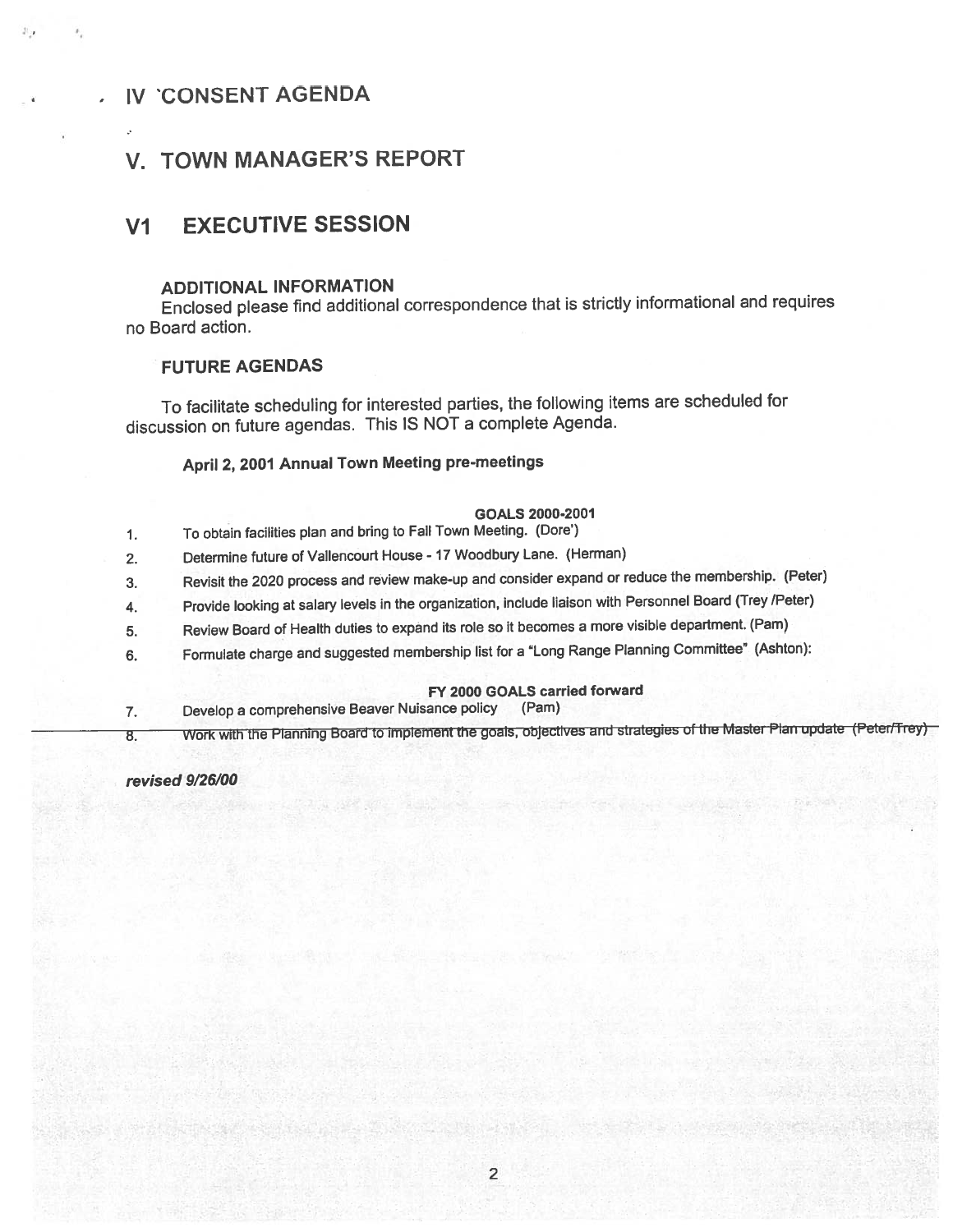# SELECTMEN'S MINUTES | APR 2 5 2001 MARCH 20, 2001



Present: F. Dore' Hunter, Peter Ashton, Trey Shupert, Herman Kabakoff, Pamela Harting-Barrat, Town Manager and Assistant were present. The Meeting was televised.

# CITIZEN'S CONCERNS

None Expressed

# PUBLIC HEARINGS & APPOINTMENTS

### Christopher Schaffner - Appointment as Associate Member, Planning Board

HERMAN KABAKOFF - Moved to appoint TREY SHUPERT - Second. Make note that he would be interviewed prior to being elevated to Full member. Contact Mr. Schaffner to find out why he was not available.

### Site Plan Special Permit — 10103101-375 — KT Realty Trust, 55 Knox Trail

Bill Sullivan outlined the process they have taken to develop the area at the end of Knox Trail. They feel that they could use this for storage buildings. They have exceeded the open space requirement and have gone to full floor ratio. They plan to phase in the project. In addition they will build <sup>a</sup> mini storage area in the final phase. He spoke about the access to W.R. Grace property. He finally settled on an overlay to accommodate the 45-foot right of way. He wanted to know what the Town wanted to do about this crossing to ge<sup>t</sup> to Grace. They have made several plan changes. Dore' noted the back slope and stability issue. They have designed it and they are looking at the architect and he said it should hold. Dore' said they would not condition the plan on the access to the Grace Property. Dore' noted that this is <sup>a</sup> good and productive use of this site.

Peter asked about traffic impacts. He said just minimal and car carriers. DORE' HUNTER — Moved to — take under advisement. PAM HARTING-BARRAT — Second. UNANIMOUS VOTE.

### Robert Sundberg — Common Victuller's License at 257 Main Street

Mr. Sundberg said the needed the license for parties and would not be serving breakfast – HERMAN KABAKOFF – Moved to approve. TREY SHUPERT – Second. UNANIMOUS VOTE.

## Planning Board

Pat Halm addressed each of the proposed articles with the Board. Pam suggested that they not use the acronyms, she felt it needed to more simple. Trey asked that we vote this at the upcoming Annual meeting as we now have <sup>a</sup> minimal buffer.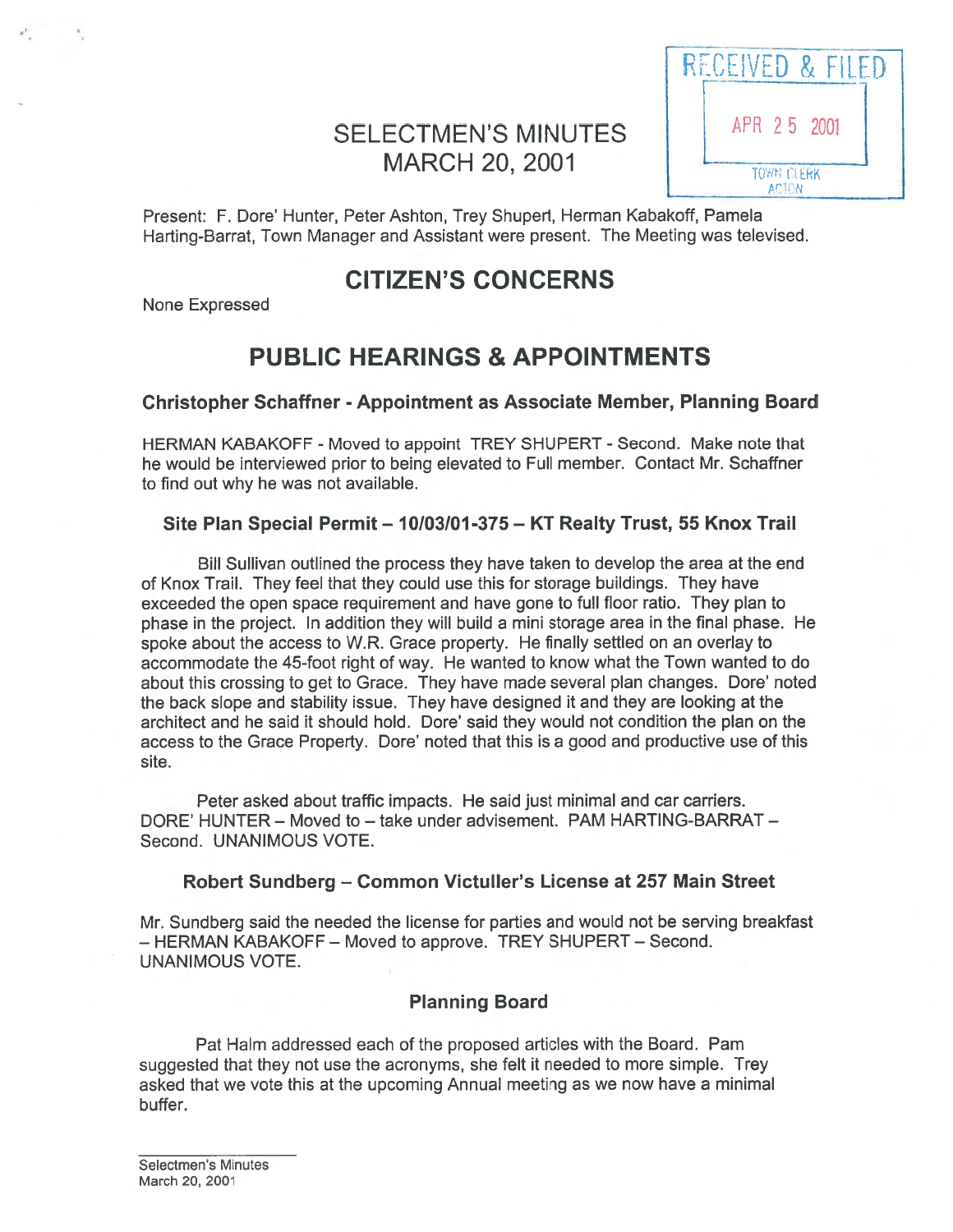Peter spoke about land takings and if <sup>a</sup> problem still existed. Pat said that there would be no need for land taking. Peter asked if EDC supported these. Lauren said EDC voted unanimously to suppor<sup>t</sup> the articles. Trey said grea<sup>t</sup> care will need to be made in the presentation.

Ken Sundburg had several issues to make note of.

•0

Resident of 5 Nadine Road and <sup>a</sup> member of the working group said that they never wanted <sup>a</sup> secondary street and if you wanted <sup>a</sup> secondary road it would need to be barricaded. He has <sup>a</sup> problem with .4 with the BOS choosing <sup>a</sup> .6 with Special permit. Urged the Board to vote against it.

Sue Kennedy — Spoke about development of Condo's. She noted if we go to <sup>a</sup> point <sup>6</sup> we won't have the nice look.

Bill Lawrence - Spoke about parking in the rear and facades and sidewalks in front. He feels if we were discussing the drop down of FAR this would constitute <sup>a</sup> land taking.

TREY SHUPERT - Move that the Board of Selectmen recommend Articles 25, through 29 PETER ASHTON - Second. Herman and Dore' abstaining. Motion passes.

Special Town Meeting — Peter noted that the article had two parts. Concerns have been raised about par<sup>t</sup> B.

Ms. Maxwell <sup>a</sup> West Acton resident spoke about the article and there are problems that need to be addressed before it makes goo<sup>d</sup> sense for the Town.

### CONSERVATION COMMISSION

Dore' spoke about the proposed bylaw. Matt Leibman spoke about the Riverfront area designations. They currently consider it in the <sup>p</sup>lan review and would like to add to their bylaw. Dore' asked about the addition of endangered species. Matt said they currently have provision to protect them. PETER ASHTON — Move to recommend this article — TREY SHUPERT — Second. UNANIMOUS VOTE.

### BOARD OF HEALTH

Mark Benedict felt we needed this article to protect the public health. He asked for the Selectmen's support.

Herman spoke about the need for this and how many more regulations will follow. Herman said that it is goo<sup>d</sup> common sense to have no smoking. And feared that the governmen<sup>t</sup> will be intruding in to our lives and now we have to protect us from us.

Dore' spoke in favor of the article.

Trey noted the health issues associated with smoking, he supports this article.

Peter too supports this article.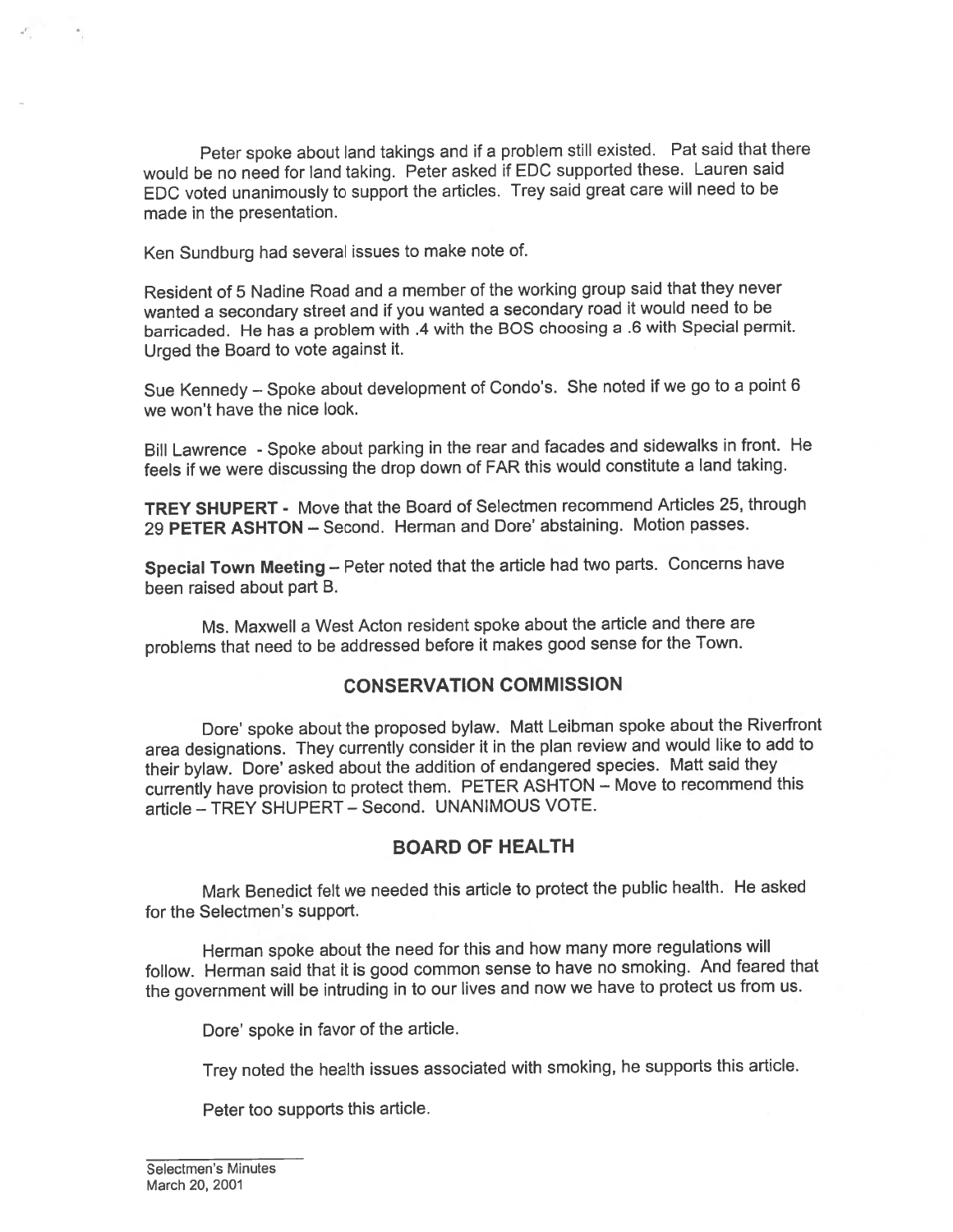PETER ASHTON - Moved to support this article TREY SHUPERT - second, 4-1 Herman no. Motion passes.

### SELECTMEN'S BUSINESS

Library Directional Signs — HERMAN KABAKOFF — Moved to approve the directional sign requested for Woodbury Lane at Main Street. TREY SHUPERT — Second. UNANIMOUS VOTE. The Chair asked that staff notify the problem of the <sup>2</sup> other areas give them Mass Highways number.

ATM Warrant Discussion —Dore' spoke about the letter received from Nancy Tavernier regar<sup>d</sup> the Public Safety Facility. It was noted that it was too late to change the article.

Ann Chang urge<sup>d</sup> them to change the article and fears if it is not changed we may not ge<sup>t</sup> the building.

School Capital Articles - PETER ASHTON — Moved to Recommend Article <sup>32</sup> in the amount of \$247,080 TREY SHUPERT — Second. UNANIMOUS VOTE.

PETER ASHTON — Moved to recommend Article 35 \$48,528 — TREY SHUPERT Second. UNANIMOUS VOTE.

#### Other Business

Dore' reported on his meeting in Concord with regar<sup>d</sup> to the Rotary. The <sup>p</sup>lans submitted are not much different. Concord Selectmen were asked to develop feedback. Dore' will forward the <sup>p</sup>lans to TAC. He suggested that they would need to <sup>p</sup>ick out <sup>3</sup> alternatives in the next several months.

Peter noted the Insurance Trust is in better shape than we thought. They will be proceeding to bring the agreemen<sup>t</sup> up to current status as well as how to continue to fund this over the next several years.

Dore' asked for <sup>a</sup> repor<sup>t</sup> about genera<sup>l</sup> E-mail at the next meeting.

School Building he wanted to alert the Board on exposures for additional charges.

Temple use of Town buildings - Bring policy to next meeting.

The Board reviewed Steve Barrett's Memo regarding the Sewer Betterments. TREY SHUPERT — Moved that the following policy be <sup>g</sup>iven to the Board of Assessors decision-making process:

1. The Board of Assessors only allows (1) apportionment of the original amount of any estimated or actual betterment, (2) if <sup>a</sup> written apportionment reques<sup>t</sup> was received prior to or simultaneously with the initial payment.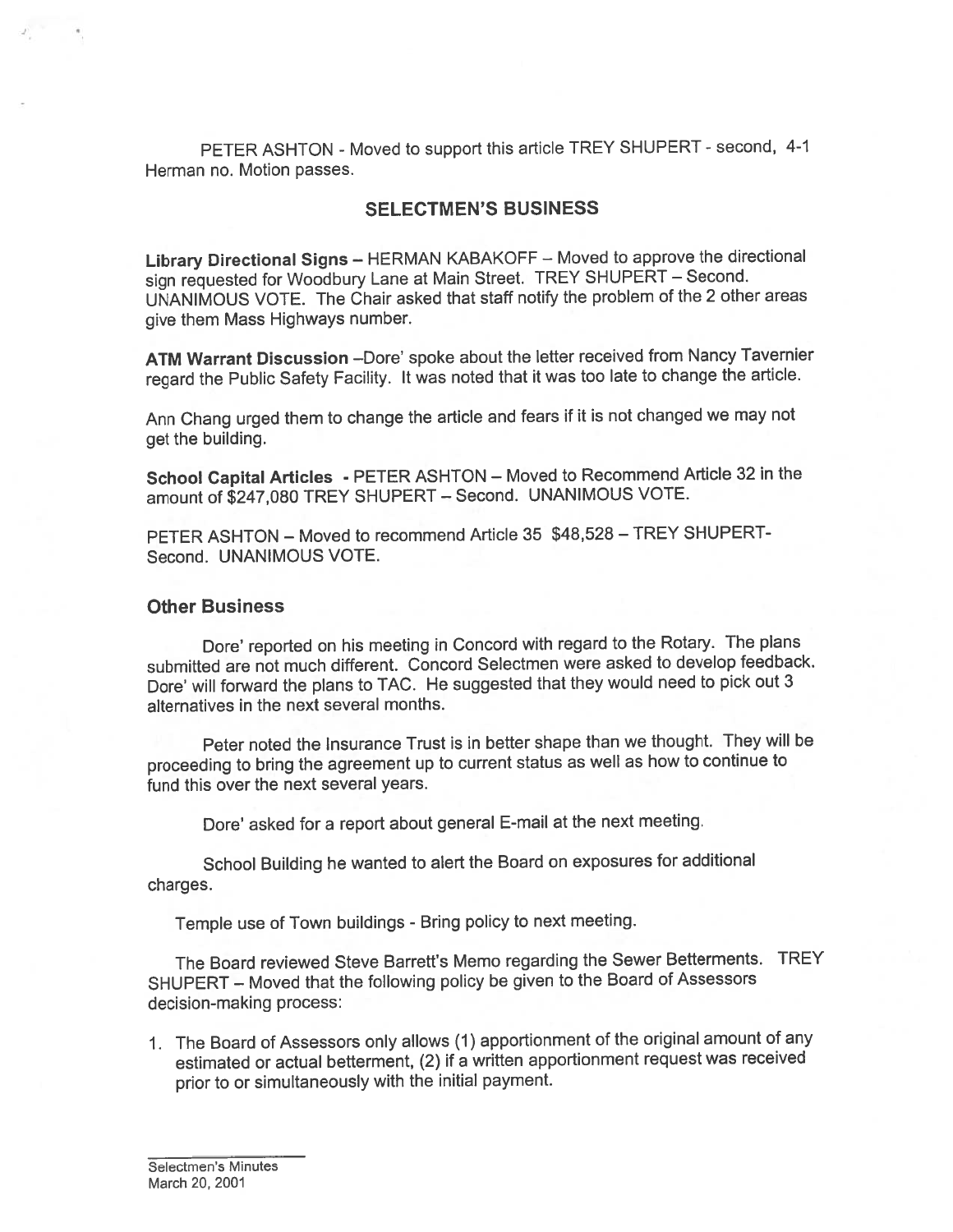- 2. The Board of Assessors disallows the apportionment of past due interest, penalty and collection fee amounts.
- 3. The total apportionment period shall not exceed the term of the initial permanen<sup>t</sup> financing for the project.
- 4. The Board of Assessors require that all pas<sup>t</sup> due interest, collection fees and penalties be paid prior to granting apportionment of any assessment pursuant to #1 above.
- 5. The Board of Assessors allow the Finance Director or his designee to ministerially apply the rules adopted by the Board of Assessors rather than to require appointments/hearings before the Board of Assessors for each individual case.

PETER ASHTON — Second. — UNANIMOUS VOTE.

ACTON DAY – After discussion, the Board recommended September  $23<sup>rd</sup>$  as Acton Day.

#### CONSENT AGENDA

PETER ASHTON — Moved the approval of the Consent Calendar with the additional approval for LWV Signs. HERMAN KABAKOFF — Second. UNANIMOUS VOTE.

#### TOWN MANAGER'S REPORT

#### EXECUTIVE SESSION

TREY SHUPERT - Moved to go into Executive Session to discuss union contract negotiations as well as litigation strategy only to adjourn into the regular session to adjourn — Roll call all Ayes.

 $\big(\big)$ Christine Joyce, William H. Shupert, Clerk

Date

Selectmen's Minutes March 20, 2001